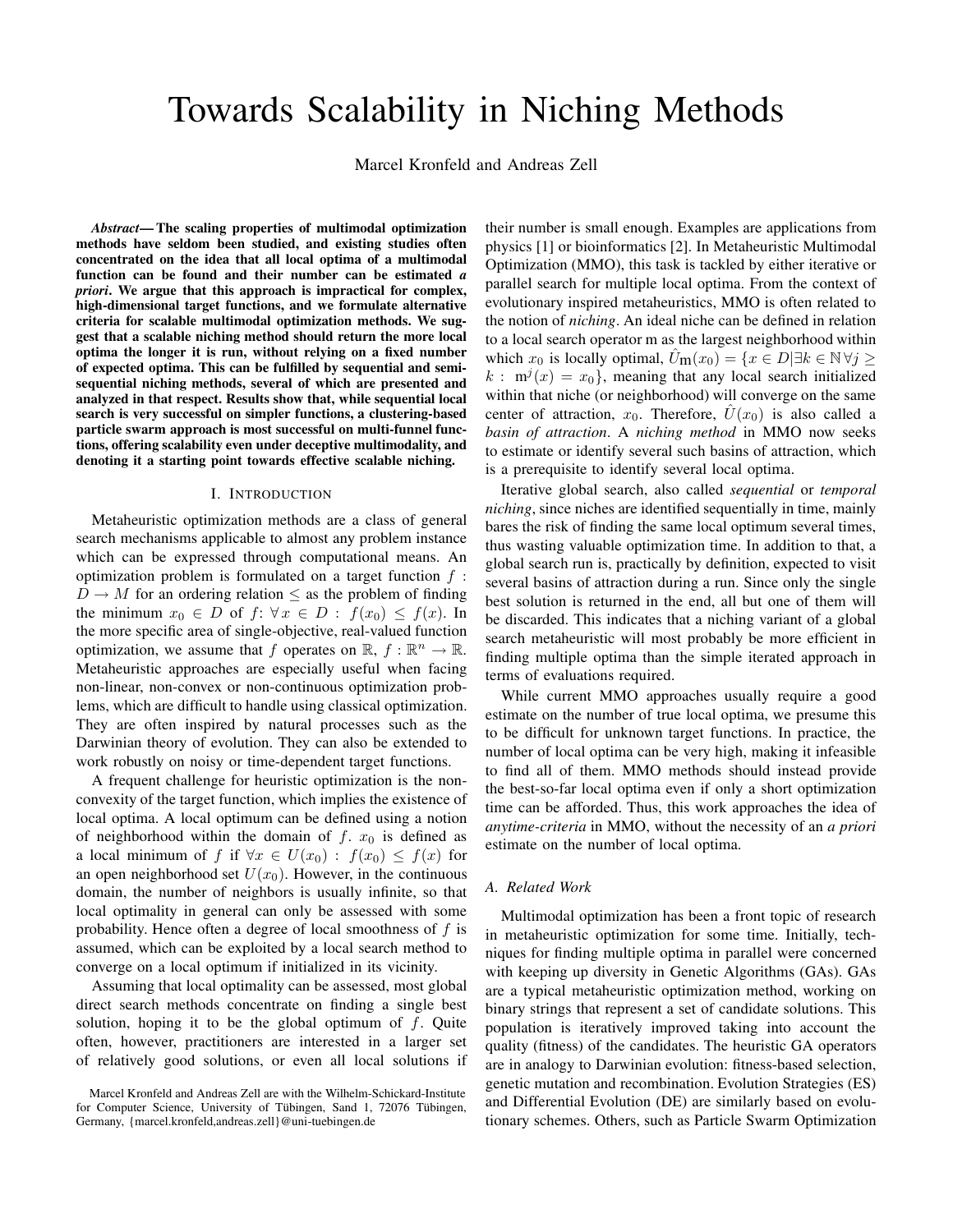(PSO), simulate swarming behavior in animals and variate candidate solutions by attraction towards better neighbors.

All of these methods iteratively improve the population hoping to converge on a solution which is at least locally optimal. In taking several candidates in parallel into account, metaheuristics have a higher chance of the found solution being globally optimal when compared to local search methods. A detailed introduction to metaheuristics is presented in [3].



Fig. 1. Visualization of a niching approach, from [4].

Niching in GA probably started with the crowding technique [5], which requires a new candidate solution to replace a very similar, worse solution in the population to maintain diversity. The sharing approach [6] reduces the selection probability of similar individuals by taking the number of close-by solutions into account. The more individuals are gathered within a distance of  $\sigma$ , the worse is their chance for survival. The distance threshold  $\sigma$  can be interpreted as an early appearance of a niche definition: individuals within a  $\sigma$ -environment are assumed to occupy one niche, and by limiting the number of individuals per niche, several niches can implicitly be covered.

Next to several extensions to sharing and crowding, such as iterative clearing [7], deterministic crowding [8], and restricted tournament selection [9], iterative niching with modification of the search space has also been presented [10], [11]. Techniques of explicit parallel niching by building sub-populations or dividing the search space were brought up in several variants [12], [13] and have been introduced into other branches of metaheuristic optimization, such as ES [14], DE [15], and PSO [16], [17]. A general approach has been presented in [4], which allows the use of generic optimizers on sub-populations formed by clustering (Fig. 1).

## II. SCALABILITY CRITERIA FOR MMO

This work aims at a discussion of the behavior of current niching methods in higher dimensions and an evaluation on some exemplary benchmarks. Parallel multimodal optimization methods are often designed and tested on low dimensional functions in the expectation of finding all local optima of the target function. Upscaling to higher dimensions is tackled seldom, and if so, holding up this expectation. Exemplary is the work by Brits et al. [18], [19], where dimensions of two benchmark functions are increased from  $n = 1$  to  $n = 4$ , and the population size is increased exponentially in  $n$  with the number of local optima. Population boosting was done similarly in [20]. Other approaches, such as that by Shir and Bäck in [14], have been scaled up to  $n = 40$  dimensions assuming that a limited number of optima is to be found, e.g., the best  $q = 81$  on a 40-dimensional function.

Both approaches have worked out well in the tested scenarios. However, we suggest that, in practice, (i) the number of interesting optima can hardly be easily estimated, and (ii) it is infeasible to search for all the local optima of a complex target function. We therefore formulate two criteria we would pose on an MMO method concerning scalability:

- 1) A scalable MMO method should work sequentially in the sense that, for a highly multimodal target function, increasing the iterations  $T$  of the MMO method increases the number  $k$  of local optima returned. If the number of local optima is large in relation to  $k, k$  should behave approximately linearly to  $T: \frac{T_1}{T_2} \approx \frac{k_1}{k_2}$ .
- 2) For a scalable MMO method, the minimal number of iterations required to identify a first subset of local optima should be small, or be adjustable to be small.

Both points are related to each other, bearing the consequence that the population size cannot be increased with the (often exponentially) increasing number of local optima, because this would increase the runtime until any local optimum can be found to the same extent, which is impractical. The first point aims at loosening the assumption that the number of solutions needs to be predefined. It requires an MMO method to work at least *semi-sequential*, meaning that optimum identification and exploration phases occur in parallel or are triggered within a single optimization run by the algorithm itself. These properties can also be interpreted as *anytime* requirements towards the MMO concerning monotonicity and interruptibility: A scalable niching method should provide a reasonable set of solutions at any time it is halted by the user, who expects to receive more results after longer runtimes.

Sequential niching methods realize these criteria in a straight-forward way, since they iterate global search and convergence phases ad infinitum. For this class of MMO methods, collision avoidance mechanisms that avoid finding the same optimum again and again have been considered [10], [11]. However, for high dimensions, their merit is questionable unless there are predominant niches, in which the optimizer gets trapped repeatedly. For highly multimodal target functions without such predominant basins, the probability of finding the same local optimum several times is very low for typical runtimes. Thus, although collision avoidance methods are appropriate in some circumstances, they are not regarded here.

For parallel niching methods, the scalability criteria can be fulfilled by introducing automatic restarts. As soon as a local optimum has been identified, it is stored and the corresponding search capacity is reused. This has also been called *niche deactivation* in [4], [2], where converged individuals are reinitialized across the search space and resume exploration.

## *A. Algorithms under Study*

In the following, we will present several MMO methods and analyze and compare their abilities to fulfill the scalability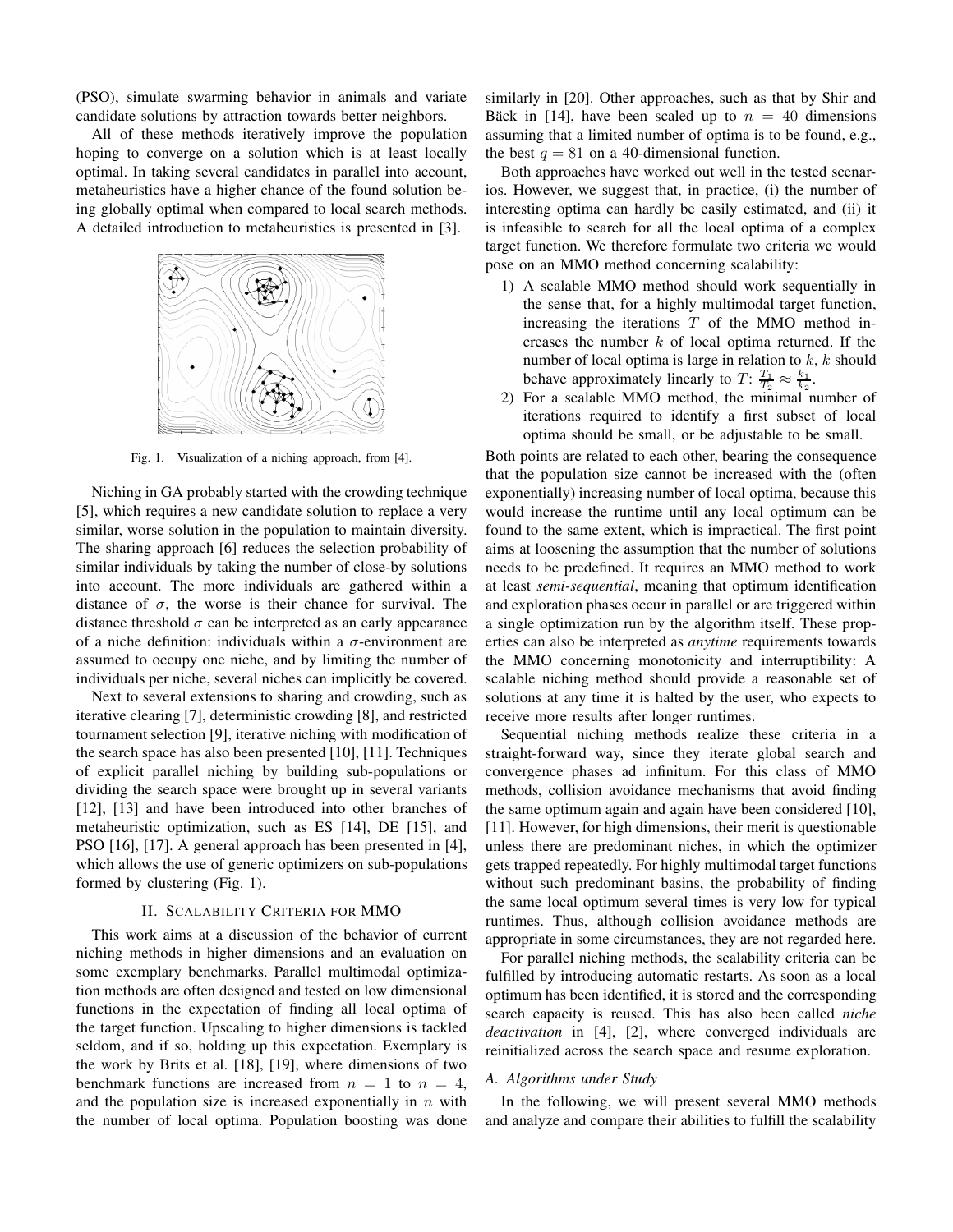criteria. Among basic sequential methods, we chose to compare Iterative Nelder-Mead-Simplex (INMS) and IPOP-CMA-ES. INMS is simply the iteration of a Nelder-Mead-Simplex search [21] which is reinitialized as soon as the current solution has converged for a fixed number of evaluations. IPOP-CMA-ES [22] is a very successful ES with covariance matrix adaption with restarts. If the ES converges during a run, it is automatically reinitialized, at the same time increasing the population size by a given factor  $c$ . We try both a moderate and the standard increase factor ( $c \in \{1.2, 2\}$ ).

Among specialized MMO algorithms, we tested two niching swarm methods, NichePSO [16] and ANPSO [17]. NichePSO treats single PSO particles as local searchers. As soon as a singular particle has converged, a subswarm is formed with its closest neighbor. The subswarms are expected to merge in more promising areas, but such events will be infrequent with limited population sizes (cf. criterion 2). As NichePSO also lacks a global exploration component, we expect it to be inferior in higher dimensions. ANPSO, an adaptive extension of NichePSO, reintroduces a main swarm for global exploration and forms subswarms based on an adaptive distance parameter computed from the population diversity. This allows both for larger subswarms and a better explorative behavior. Both techniques were extended by subswarm-deactivation to being able to conform to the scaling MMO criterion 1. Therefore, population sizes were selected relatively small ( $\lambda = 50$ ).

As a second type of MMO algorithms, we employed the generic Clustering-based EA (CBN-EA) [4]. The CBN-EA uses a clustering method on the current population to identify niches, and optimizes each sub-population with an instantiation of a generic metaheuristic. Those individuals which cannot be assigned to a cluster make up the main population which explores the search space. CBN-EA also reinitializes converged sub-populations to the main population. Combining density-based clustering with DE [23], PSO [24], GA [25] and CMA-ES [26], four variants of the CBN-EA were tested. Since most metaheuristics are infeasible to be run with small populations, which can occur due to the clustering in a CBN run, we limited the sizes of sub-populations within [10, 15]. If a cluster  $S_i$  grows larger, namely  $s_i = |S_i| > 15$ , the  $s_i - 15$ worst individuals are reinitialized to the main population. The clustering method from [4] was applied with a density parameter of  $\sigma = 0.1$  relative to the problem range, which implies that local optima lying closer than  $\sigma_r = 10^{-1}(r_u - r_l)$  for the problem domain  $[r_l, r_u]^n$  can not be distinguished by the CBN-EA. This resolution seems coarse, yet due to the curse of dimensionality, the hyper-cube of side-length  $\sigma_r$  covers only a  $10^{-n}$ -th of an *n*-dimensional search space, making the resolution sufficiently fine-grained in higher dimensions. Also note that, due to the PSO variation mechanism working based on attraction towards earlier positions, the CBN-PSO variant employed the clustering on those memorized positions per individual, and not on the current particle positions. Otherwise, the CBN-EA variants work analogously. The following list subsumes the employed MMO algorithm configurations. All methods employed a population size of  $\lambda = 50$ , except for the **IPOP-ES** which started with  $\lambda = 4 + \lfloor 3\ln(n) \rfloor$ ,  $\mu = \lfloor \frac{\lambda}{2} \rfloor$ .

- 1) NPSO: NichePSO with  $\phi_1 = 1.2, \phi_2 = 0, \omega(t) =$  $0.7-\frac{t}{t_{max}}$ 0.5, fully connected constricted GCPSO ( $\phi_1=$  $\phi_2 = 2.05, \chi = 0.73, \rho = 0.1$ ) for subswarms [16].
- 2) ANPSO: NichePSO with adaptive niche radius and constricted PSO ( $\phi_1 = \phi_2 = 2.05$ ,  $\chi = 0.73$ ) for the main swarm (grid neighborhood) [17].
- 3) 1.2-IPOP: CMA-ES with increasing population size (increase factor  $c = 1.2$ ) [22].
- 4) 2-IPOP: IPOP-CMA-ES with  $c = 2$ .
- 5) CBN-PSO: clustering-based niching PSO ( $\phi_1 = \phi_2$  = 2.05,  $\chi = 0.73$ , grid neighborhood).
- 6) CBN-DE: clustering-based niching DE/current-to-best/2  $(F = 0.8, k = \lambda_{DE} = 0.6).$
- 7) CBN-ES: clustering-based niching CMA-ES with  $\frac{\mu}{\lambda}$  =  $\frac{3}{10}$ ,  $p_{mut} = 1$ , no crossover.
- 8) CBN-GA: real-valued, elitist GA with tournament-offour selection, uniform self-adaptive mutation ( $p_{mut}$  = 1), 1-point crossover ( $p_{co} = 0.5$ ).
- 9) INMS: Iterative Nelder-Mead-Simplex, automatic restart if NMS stagnates for 15 iterations (15  $\cdot \lambda$  evaluations).

## *B. Performance Measurement*

As to measuring performance in MMO, the Maximum Peak Ratio (MPR) measure is widely used. It assumes knowledge of all local optima  $\hat{X} = \{\hat{x}_i\}_{1 \leq i \leq q}$  of f, and is defined for maximization problems on a set of candidate solutions P:

$$
MPR(P, \hat{X}) = \frac{\sum_{(x_j, \hat{x}_i) \in assoc(P, \hat{X})} f(x_j)}{\sum_{i=1}^q f(\hat{x}_i)}
$$
(1)

The set  $assoc(P, \hat{X}) \subset P \times \hat{X}$  consists of associated pairs of candidate solutions with local optima  $\hat{x}_i$ , which are formed by selecting the closest candidate from  $P$  for each  $\hat{x}_i$ . Note that  $|assoc(P, X)| < |X|$  is allowed if several candidates occupy the same optimum while other optima are not covered at all. The MPR lies in  $[0, 1]$  and is the closer to 1 the more accurate all optima are covered. Also, it rates better optima higher due to their higher contribution to the summed-up fitness values. Because neither the number nor the location of local optima are necessarily known for complex, high dimensional target functions, we suggest an alternative performance measure.

Instead of assuming full knowledge of local optima, we select a threshold interval  $[\theta_l, \theta_u]$  for minimization, covering all function values which are regarded as *interesting*. While  $\theta_l$  is a lower bound to the reachable fitness values, which can often be estimated in practice,  $\theta_u$  gives an upper bound below which values are judged to be interesting results, e.g., by an expert in the application. Such an approach has been chosen in [2], for example, for an application from bioinformatics.

Given the  $\theta$ -interval, Eq. 2 shows a simple way to calculate a population score within  $[0, s_{max}]$ , where  $s_{max}$  is unknown as long as the number of local optima is unknown.

$$
sc'(P, \theta_l, \theta_u) = \sum_{\{x_i \in P | f(x_i) < \theta_u\}} \frac{\theta_u - f(x_i)}{\theta_u - \theta_l} \tag{2}
$$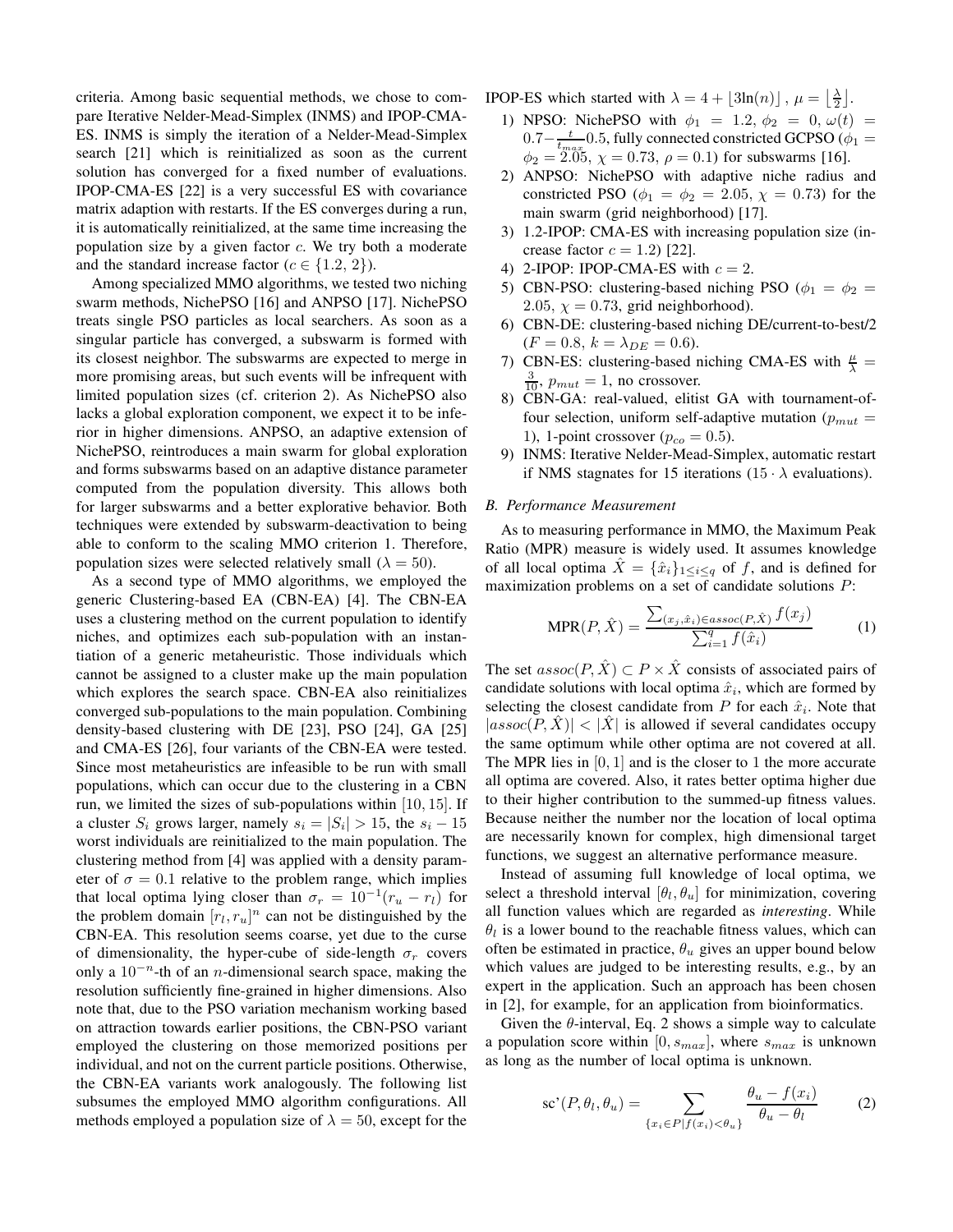TABLE I THE APPLIED BENCHMARK FUNCTIONS.

| Name                 | Formula                                                                                                    | Domain            | Thresh. $[\theta_l, \theta_u]$ at $n = 10$ , $n = 30$ |                   |  |  |  |
|----------------------|------------------------------------------------------------------------------------------------------------|-------------------|-------------------------------------------------------|-------------------|--|--|--|
| Rastrigin's          | $f_{Rs}(\vec{x}) = 10n + \sum_{i=1}^{n} (z_i^2 - 10\cos(2\pi z_i)); \ \vec{z} = (\vec{x} - \vec{o})M_{Rs}$ | $[-5,5]^{n}$      | $[-0.5, 15.5]$                                        | $[-0.5, 79.5]$    |  |  |  |
| Schwefel's Sine-root | $f_S(\vec{x}) = 418.9829 \cdot n - \sum_{i=1}^n (x_i \sin \sqrt{ x_i })$                                   | $[-512, 512]^{n}$ | [0, 800]                                              | [0, 3200]         |  |  |  |
| Rana's               | $f_{Rn}(\vec{x}) = \sum_{i=1}^{n-1} [(z_i sin(a_i) cos(b_i) + (z_{i+1} + 1) cos(a_i) sin(b_i))]$           | $[-512, 512]^{n}$ | $[-5000, -3400]$                                      | $[-15000, -8600]$ |  |  |  |
|                      | $a_i = \sqrt{ z_{i+1} - z_i + 1 }, b_i = \sqrt{ z_i + z_{i+1} + 1 }, \, \vec{z} = \vec{x} M_{Rn}$          |                   |                                                       |                   |  |  |  |

One disadvantage of Eq. 2 on unspecific collections  $P$  is that it is prone to be mislead by redundancy: if all candidates in  $P_1$  are gathered closely around the same local optimum, while  $P_2$  consists of few distinct local optima, Eq. 2 could still score  $P_1$  much higher than  $P_2$ . This is opposed to the fact that  $P_2$  contains more information, as  $P_1$  is highly redundant. As an alternative variant, Eq. 3 requires a clustering and a binning step on P, sorting the solutions into k bins  $B_1 \dots B_k$ covering the interval  $[\theta_l, \theta_u]$ . Specifically, we employ densitybased clustering with parameter  $\sigma$  to remove redundancy.

$$
sc(P, \theta_l, \theta_u) = \sum_{B_j \in \mathbf{Bin}_k(\mathbf{clust}_{\sigma}(P), \theta_l, \theta_u)} w_j |B_j| \qquad (3)
$$

In Eq. 3, each bin  $B_i$  is assigned a weighting factor  $w_i$  used to weigh the quality of the optima found against each other. Typically, the number of inferior optima (near  $\theta_u$ ) is much larger than that of high quality (near  $\theta_l$ ). If this distribution is known, the weights in Eq. 3 can be adapted accordingly. For our analysis, we employ equidistant binning with  $k = 16$  and set  $w_j = \frac{k-j+1}{k}$  for  $1 \leq j \leq k$ . Thus, any solution in  $B_1$ , which is the best bin, has a value of 1, while solutions in the worst class  $B_k$  add values of  $\frac{1}{k}$  to the score. In Eq. 2, candidate solutions close to  $\theta_u$  are widely ignored, especially for larger ranges of  $[\theta_l, \theta_u]$ . Thus, although being more coarse-grained, Eq. 3 complies better with the notion that even optima near  $\theta_u$ are seen as *interesting*, contributing a fixed value to the score.

While this score rates the combined quality of the found candidate solutions, their accuracy remains in question. A solution is the more accurate the closer it lies to an actual local optimum of the target function  $f$ . Accuracy is hard to evaluate if the true local optima are unknown. One possibility to assess it is the use of a post-processing step refining the candidate solutions through local search. A solution can be considered accurate with respect to a local search method and a threshold  $\epsilon$  if the local search process converges within the  $\epsilon$ -vicinity of the candidate solution. If an optimizer finds numerous optima which are not accurate, the score results are potentially overrated, since many of the candidate solutions may lie within the same basin of attraction, which other optimizers may have identified and assigned only one local solution.

We thus look at the accuracy of a candidate solution by refining it with NMS performing  $100n$  steps for an ndimensional problem f with different threshold values  $\epsilon \in$  $\{0.01, 0.001, 0.0001\}$ . The  $\epsilon$ -values are interpreted relatively to the problem range, which, for the benchmarks considered, are always of the form  $R = [r_l, r_u]^n$ . For the NMS refinement, a local search population of size  $n + 1$  is created around the candidate solution  $\vec{x}_i$  by perturbing each component of  $\vec{x}_i$  by  $\frac{\epsilon}{2}(r_u - r_l)$  for the threshold  $\epsilon$ . If NMS fails to find a better position  $\vec{x}'_i$  with  $d(\vec{x}_i, \vec{x}'_i) > \epsilon (r_u - r_l)$ , the candidate solution  $\vec{x}_i$  is regarded as a local optimum within accuracy  $\epsilon$ . As the online score from Eq. 3 is based on a clustered, but unrefined population, it produces optimistic values. By comparing the last online score to a final score of refined solutions, the discrepancy of the online score of an optimizer can be judged.

## *C. Experiments*

In order to rate niching methods concerning the scalability criteria presented in Sec. II, we conducted empirical tests on eight popular multimodal benchmark functions. Next to Rastrigin's, Schwefel's and Rana's functions (Tab. I), we considered the L-function, Griewank, Fletcher-Powell, Bohachevsky [27], and the Levy function [28]. Especially for Bohachevsky and Griewank, the interesting optima are in very close vicinity compared to the problem range, shifting the difficulty to the niche-radius problem ([17], [27]), consisting in the problemspecific discrimination of local optima, which is not part of this work. Therefore, these two functions will not be regarded. Furthermore, due to space restrictions, we concentrate on three especially challenging benchmarks (Tab. I) and relate to the results on the rest of the benchmarks in Sec. III.

The well-known Rastrigin's function  $f_{Rs}$  is a modulated hyper-parabola with a large number of local optima. It is "single-funnel", meaning that it provides a global basin of attraction of second order: of two local optima, the dominant one is always closer to the global optimum. In that sense,  $f_{Rs}$ is *non-deceptive*. Rastrigin's function is shifted in its domain and rotated according to [29]. The similarly popular sine-root function  $f_S$  by Schwefel is more difficult in that it does not provide a global basin of attraction: there are various dominant local optima spread throughout the search space, prominently at combinations of  $x_i \in \{-512.0, -312.52, 420.97\}$ , for which any neighboring local optimum is worse in quality.  $f_S$ is separable, but it is also *deceptive* compared to  $f_{Rs}$ .

As Rana's function  $f_{Rn}$  has its dominant optima close to the corners of the search space, which provided systematic advantages to specific optimizer implementations, it is rotated by M such that  $\frac{\vec{u}}{|\vec{u}|}M = \vec{e}_1$ , where  $\vec{u} = (1, 2, 3, ..., n)$  and  $\vec{e}_1 = (1, 0, 0, \dots, 0)$ . The Rana function  $f_{Rn}$  is deceptive as well, and it is also non-separable. Fig. 2 shows 2D illustrations of the benchmark functions. Tab. I also shows the domains and the threshold intervals  $[\theta_l, \theta_u]$  within which candidate solutions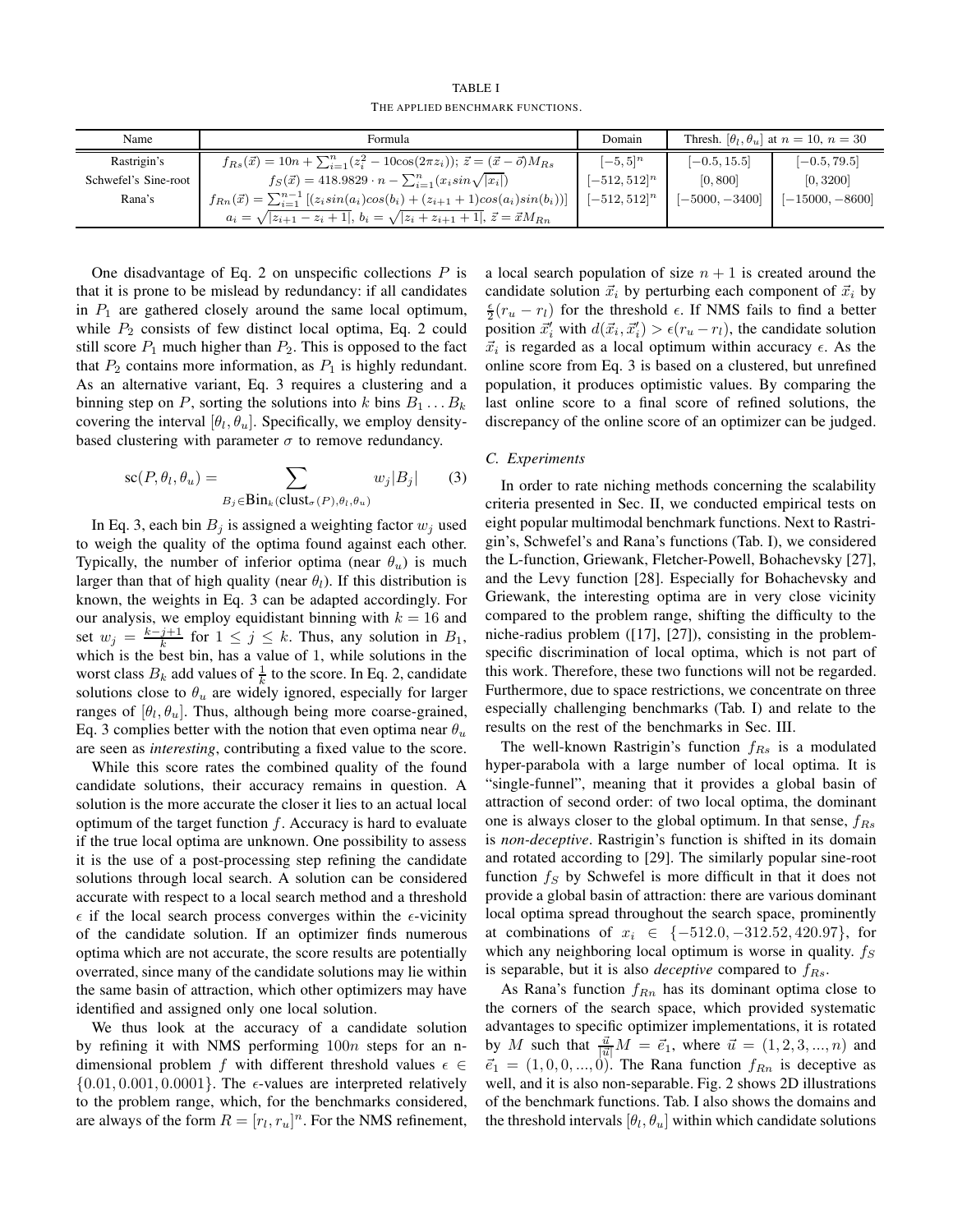

Fig. 2. Illustrations of the benchmark functions in 2D. From left to right: Rastrigin's, Schwefel's and Rana's.

are seen as *interesting*. They were selected by testing several global optimizers (DE, PSO, GA, CMA-ES, NMS) on the function and selecting the upper bound in such a way that at least two optimizers find interesting solutions consistently.

For the empirical evaluation, we performed two series of experiments setting  $n \in \{10, 30\}$ , with  $5000n$  and  $20000n$ evaluations per run. The short runs were repeated 50 times with different random seeds, the long runs 25 times.

## III. RESULTS AND DISCUSSION

Figures 3 and 4 show averaged results of the online scores achieved in the short runs. On  $F_{Rs}$ , the global basin of attraction can be exploited, visible in the success of INMS in 10-D. The global correlation is also of great help for CMA-ES, which achieves the best scores both online and after refinement in 30-D (Fig. 4, left). CBN-GA achieves the nextbest results, probably due to the symmetric mutation operator employed being advantageous on  $F_{Rs}$ . However, CBN-GA lacks accuracy compared to IPOP-CMA-ES (Fig. 5 a). On the long-run experiment in 30-D, CBN-PSO is the only other niching method showing scalability on  $F_{Rs}$  (Fig. 9, left).

INMS and IPOP-CMA-ES are much less successful on  $F<sub>S</sub>$ , where there is no global basin of attraction and the optima are near the bounds. In 30-D, they widely fail to find any solutions below the desired threshold (Fig. 4, middle); among the standard solvers, only PSO and DE reach interesting function values robustly, and hence only ANPSO and CBN-PSO/DE deliver noteworthy scores (Figs. 3-4, middle). CBN-PSO achieves best scores after final refinement (Fig. 5 b,e), where it shows that ANPSO and CBN-DE are not as accurate. In case of NPSO/ANPSO, we ascribe this to the tendency to allocate relatively few individuals per niche, which hinders local convergence. Similarly, DE typically requires larger populations to achieve close convergence. On the long run, ANPSO and CBN-PSO show best scalability properties on  $F_S$ (Fig. 10 b,e). For a notion of the distribution of local optima found on  $F_S$ -30D, Fig. 6 shows the averaged resulting histograms of the successful algorithms with increasing accuracy  $(\epsilon_1 = 0.01, \epsilon_2 = 0.001, \epsilon_3 = 0.0001, \text{ relative to } [r_l, r_u]).$ 

The discrepancy between online and refined score is most prominent on the rotated  $f_{Rn}$  (Figs. 3-4, right, vs. Fig. 5 c,f). Despite some good online scores, most algorithms lack accuracy (Fig. 5 c,f). As to the long-run results, CBN-PSO proves most successful on  $f_{Rn}$  (Figs. 8-9, right, and 10 c,f). Fig. 7 exemplary shows the averaged histograms for the most successful algorithms on 30-D  $F_{Rn}$ . On the Fletcher-Powell problem as well as rotated Levy's, results look similar to  $f_{Rs}$ , meaning that the sequential methods perform best, followed by CBN-PSO. On the rotated L-function, results were similar to  $f<sub>S</sub>$  and  $f<sub>Rn</sub>$ , with superior performance of CBN-PSO.

Table II shows numerical values for the mean refined scores after the long run experiments on  $f_{Rs}$ ,  $f_{S}$  and  $f_{Rn}$  in 10 and 30 dimensions. In addition, the method's ranks per benchmark are noted. Both ranks and scores are averaged for a condensed view. We attribute the success of CBN-PSO mainly to two facts: Firstly, PSO is known to work well even with relatively small populations, which will, on the other hand, be a major handicap for DE in the CBN-DE variant. Secondly, PSO has a relatively good exploratory behavior, which is also steered towards new areas whenever a sub-swarm gets reinitialized.

The CBN-GA algorithm is competitive in some cases, however it often shows inferior accuracy. The INMS approach, as a sequential variant of local search, does not scale well on more complex functions. NichePSO, too, is not competitive considering the scalability criteria, as expected earlier. And although ANPSO is competitive in some cases, it does not perform well in general without boosting the swarm size. Because ANPSO controls its niche radius based on swarm diversity, which is disturbed by the niche reinitialization employed, a more specialized mechanism might have to be considered. On the downside, this would add more complexity compared to relatively simple approaches such as CBN-PSO.

While CMA-ES is highly efficient on functions with largescale correlations, such as  $F_{Rs}$ , it seems less apt on multifunnel functions, a finding also reported in [30], for example. The clustering-based CMA-ES did not perform well, possibly due to the clustering step interfering with the self-adaptive CMA method. Still, good results on some benchmarks indicate sequential CMA-ES to be a notable candidate as a scalable MMO method, and a worthy task lies in a comparison of the behavior of the dynamic niching ES framework [14] considering the multimodal scalability criteria. The question on how to pre-select the number of expected niches could be answered similarly to the IPOP-idea, by increasing it automatically during a run. This would lead to ever-more explorative phases in the niching ES run. In analogy, any semi-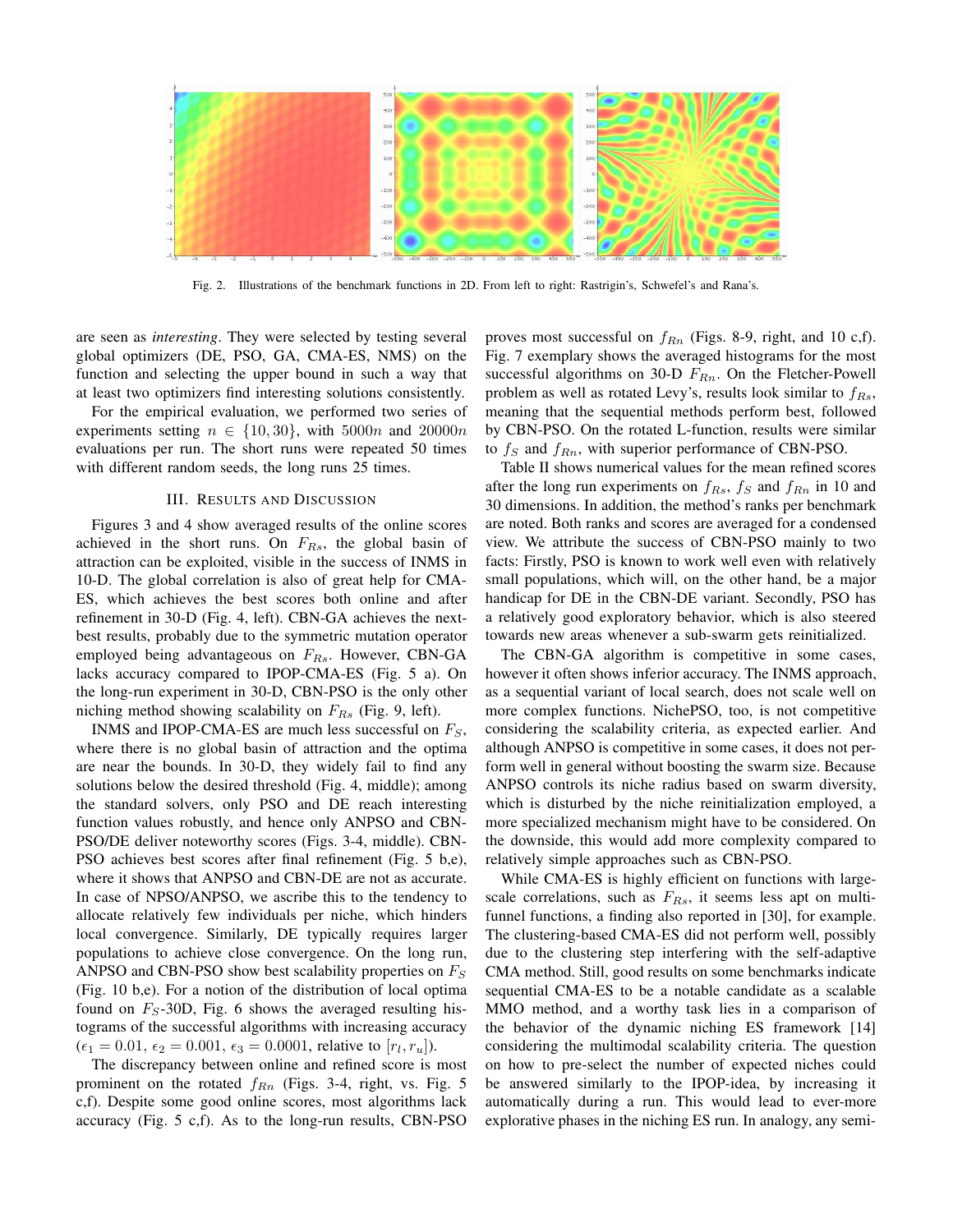

Fig. 6. Averaged final fitness histograms on  $F_S$  in 30D of CBN-PSO (left), ANPSO (middle) and CBN-DE (right).

sequential niching variant might benefit from the concept of shifting weights between exploration and exploitation during a run, so as to arrive at a diverse set of potential local optima. For example, the convergence-restart criterion in semi-sequential methods is critical. With a dynamic restart criterion depending on the quality of local optima already identified earlier during a run, a CBN-EA could invest more exploitative effort later in the run to increase the probability of finding better optima. For CBN-PSO, this can be connected to the minimal subpopulation size and the clustering parameter  $\sigma$ . Varying  $\sigma$  may also serve as an approach to solve the niche-radius problem.

## IV. SUMMARY

Niching methods are dedicated to the problem of finding multiple high quality solutions of a complex objective function within a single optimization run. Many niching methods have been developed and tested on functions of very low dimensionality. The scalability to higher dimensions has seldom been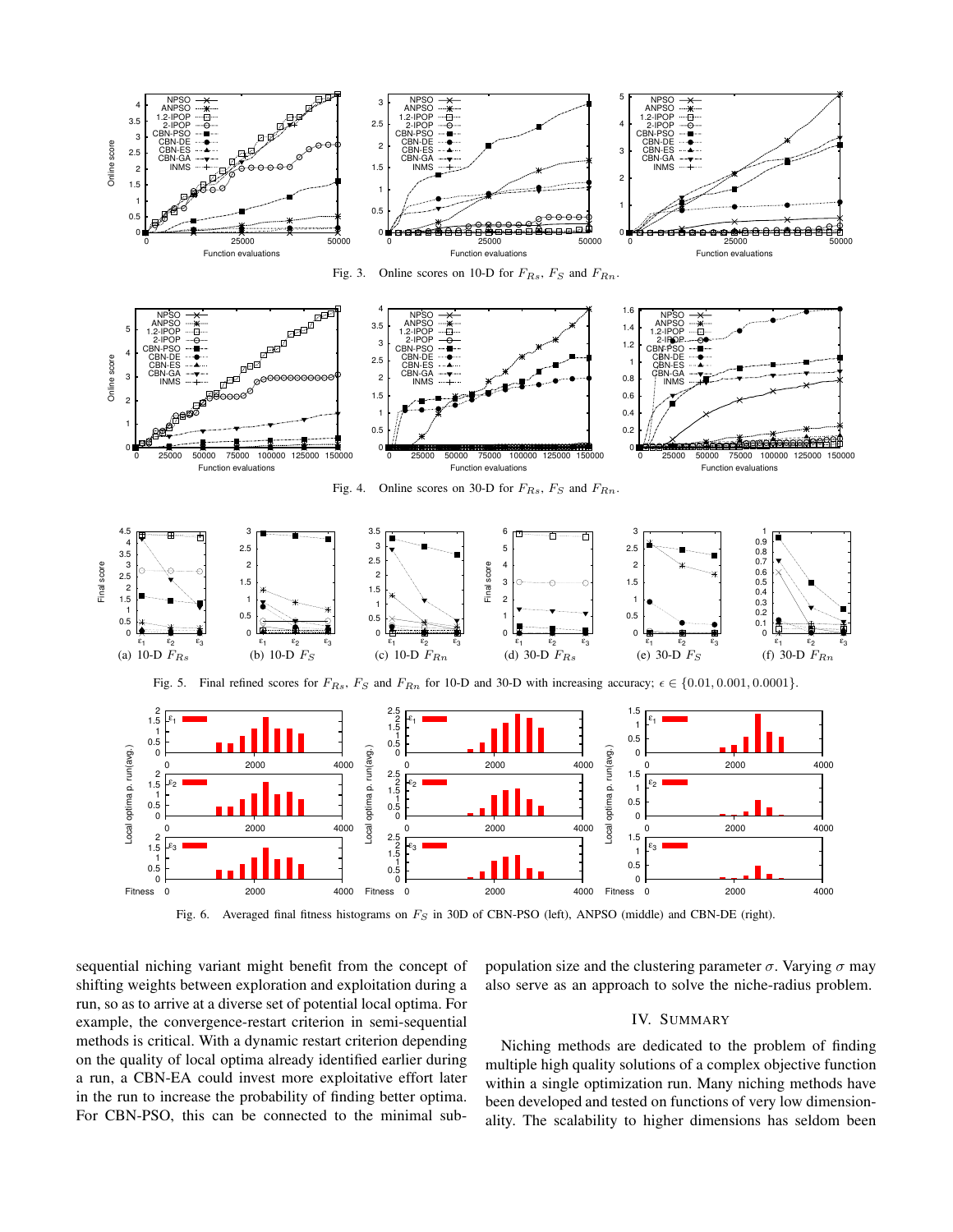

Fig. 7. Averaged final fitness histograms on  $F_{Rn}$  in 30D of CBN-PSO (left), CBN-GA (middle) and 2-IPOP-CMA-ES (right).



Function evaluations

Fig. 9. Long-run online scores on 30-D for  $F_{Rs}$ ,  $F_S$  and  $F_{Rn}$ .



Fig. 10. Long-run final refined scores for  $F_{Rs}$ ,  $F_S$  and  $F_{Rn}$  for 10-D and 30-D with increasing accuracy;  $\epsilon \in \{0.01, 0.001, 0.0001\}$ .

discussed, and if so, mostly under the assumptions that the number of local optima is known and the population size of the optimization method can be boosted accordingly.

Function evaluations

This work introduced new criteria for the scalability of niching methods, consisting mainly of the idea that a scalable optimizer should – without external preconfiguration – deliver an increasing amount of local optima with an increasing number of target function evaluations. This may also be interpreted as an *anytime* property for metaheuristic, multimodal opti-

mization. For a comparison of niching methods considering these properties, a scoring method based on a fitness threshold and clustered refining was employed. Using this score, several sequential and semi-sequential niching methods were analyzed with respect to the scalability criteria, including iterative Nelder-Mead-Simplex, IPOP-CMA-ES, NichePSO and its extension ANPSO, as well as four clustering-based approaches, namely CBN-ES, CBN-GA, CBN-DE, and CBN-PSO.

Function evaluations

On the considered benchmarks, CBN-PSO showed consis-